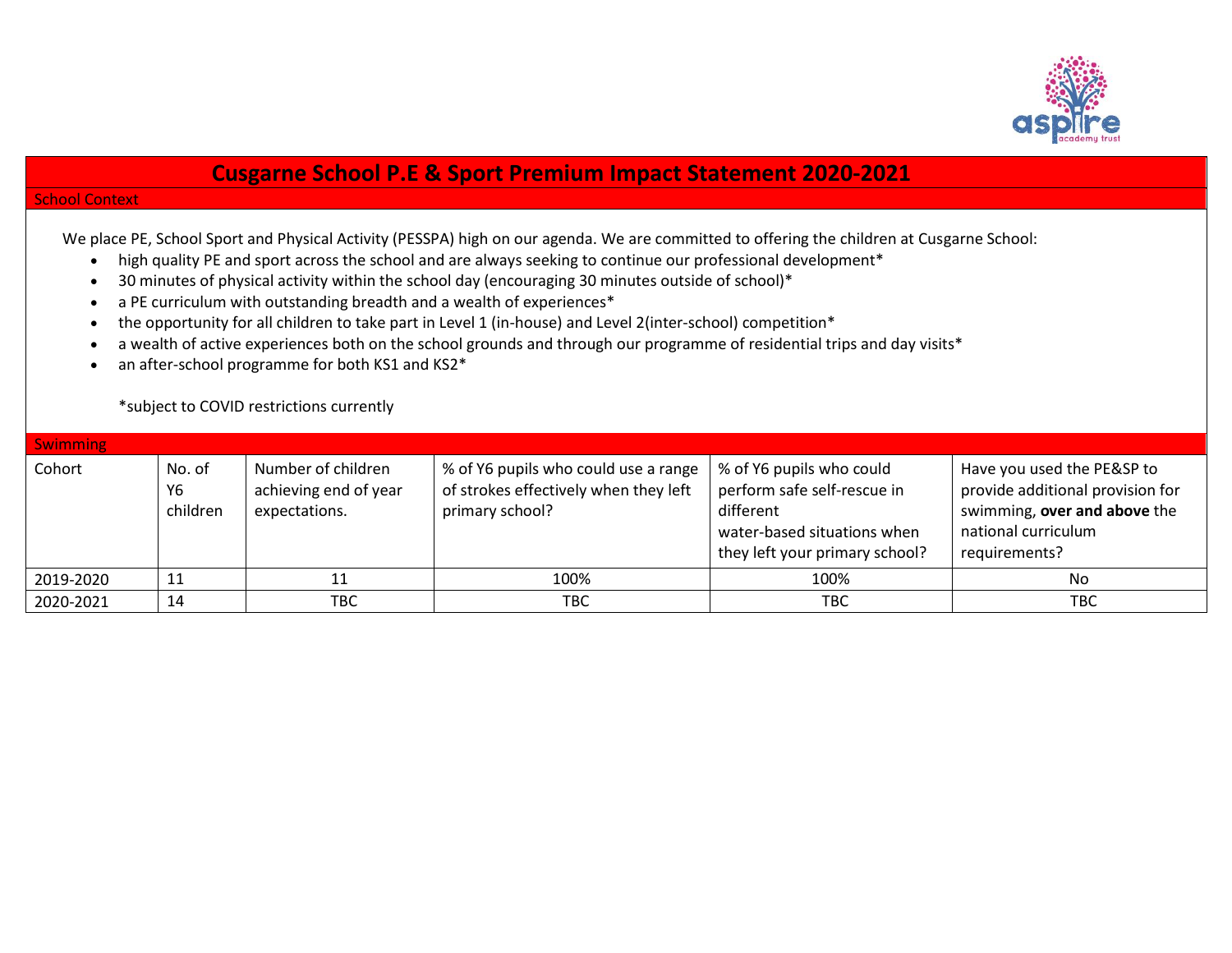

## **Spending Overview**

| Code | Area                                            | <b>Details</b>                                                                                                                                                                                                           | Amount  |
|------|-------------------------------------------------|--------------------------------------------------------------------------------------------------------------------------------------------------------------------------------------------------------------------------|---------|
| A    | Aspire Membership                               | Contribution to Aspire Sport Network, including Youth Sport Trust Membership to increase staff confidence, raise<br>the profile of PESSPA, increase participation in competitive sport and broaden experience of sports. | £1,000  |
| B    | Other cluster membership<br>e.g. Richard Lander | Contribution to area membership to increase staff confidence, broaden experience of sports & increase<br>participation in competitive sport.                                                                             | £1,000  |
| C    | <b>Staff Training</b>                           | Both attending courses and supply costs to increase staff confidence and raise the profile of PESSPA.                                                                                                                    | £1,760  |
| D    | Resources                                       | Purchasing new equipment and resources to support the delivery of P.E and School Sport to engage pupils in<br>regular physical activity, broaden the experience of sports & raise the profile of PESSPA.                 | £6,260  |
|      | <b>Staffing</b>                                 | Regular staffing costs to increase engagement in physical activity, increase staff confidence and broaden the<br>experience of sports.                                                                                   | £3,470  |
|      | Transport                                       | Transporting children to off-site sports activities to increase participation in competitive sport and broaden the<br>experience of sports.                                                                              | £1,000  |
| G    | After School Club                               | Continuous improvement and enhancement of clubs to increase participation in competitive sport, broaden the<br>experience of sports and increase engagement in regular physical activity.                                | £2,800  |
| н    | Top up swimming                                 | The funding of extra sessions across KS1 and KS2 to meet end of KS2 targets to increase engagement in physical<br>activity and broaden experience of sports.                                                             | £1,000  |
|      |                                                 | Total                                                                                                                                                                                                                    | £18,290 |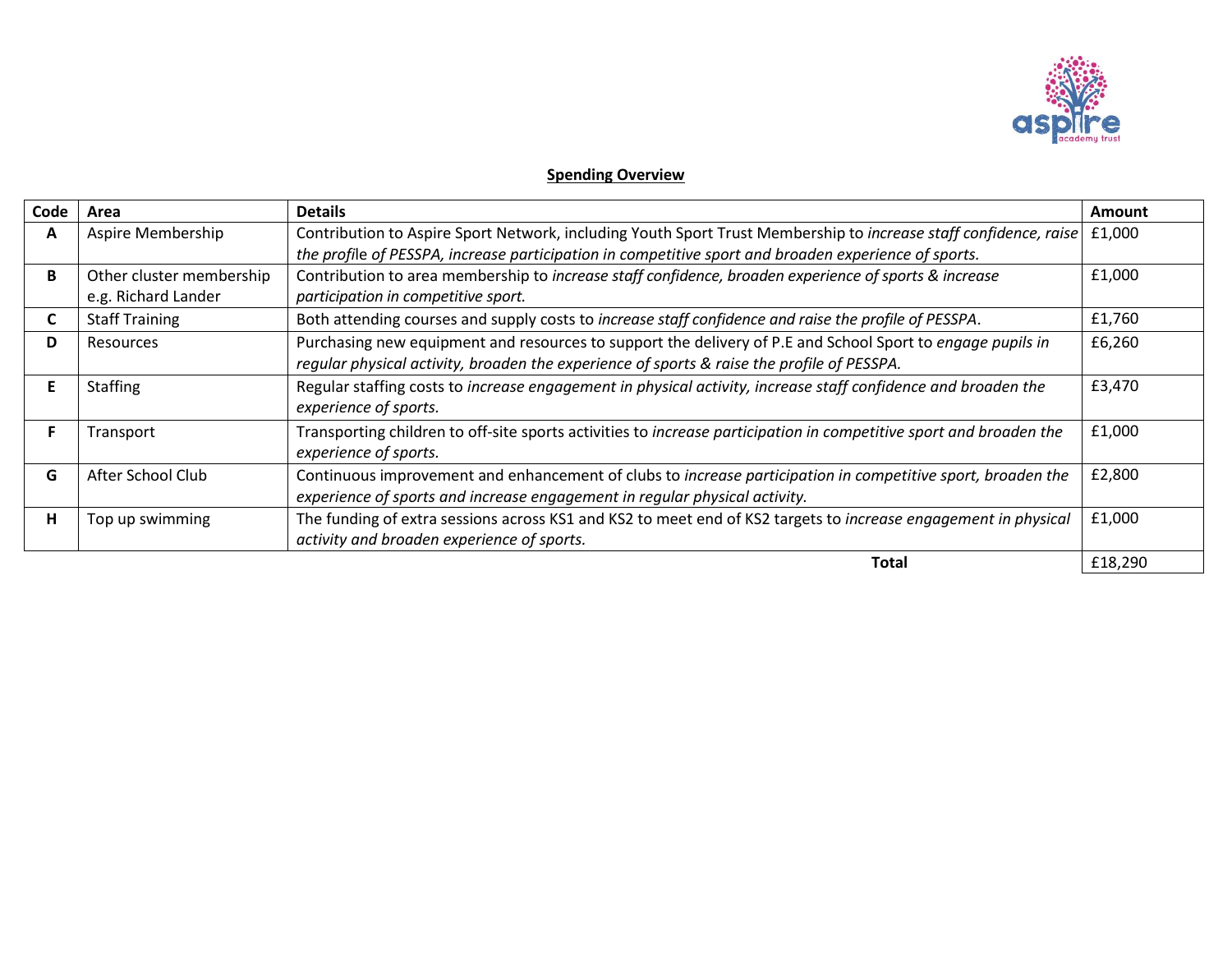

## **Spending Breakdown**

| <b>Key indicators</b>                                                                                                                                                                                                                                                                              | Code        | <b>Detail</b>                                                                                                                                                                                                                                                                                                                                                                                                                                                                                                                                                                                                                                                                                                                                                                                                                                                                                                                                                                                     | Impact                                                                                                                                                                                                                                                                                                                                                                                                                                                                                                                                                                                                                                                                                                                                                                                                                                                                                                                                                                                                     | How will this be sustained?                                                                                                                                                                                                                                                                                                                                                                                                                                                                                                                                                                                                                                                                                                                                                       |
|----------------------------------------------------------------------------------------------------------------------------------------------------------------------------------------------------------------------------------------------------------------------------------------------------|-------------|---------------------------------------------------------------------------------------------------------------------------------------------------------------------------------------------------------------------------------------------------------------------------------------------------------------------------------------------------------------------------------------------------------------------------------------------------------------------------------------------------------------------------------------------------------------------------------------------------------------------------------------------------------------------------------------------------------------------------------------------------------------------------------------------------------------------------------------------------------------------------------------------------------------------------------------------------------------------------------------------------|------------------------------------------------------------------------------------------------------------------------------------------------------------------------------------------------------------------------------------------------------------------------------------------------------------------------------------------------------------------------------------------------------------------------------------------------------------------------------------------------------------------------------------------------------------------------------------------------------------------------------------------------------------------------------------------------------------------------------------------------------------------------------------------------------------------------------------------------------------------------------------------------------------------------------------------------------------------------------------------------------------|-----------------------------------------------------------------------------------------------------------------------------------------------------------------------------------------------------------------------------------------------------------------------------------------------------------------------------------------------------------------------------------------------------------------------------------------------------------------------------------------------------------------------------------------------------------------------------------------------------------------------------------------------------------------------------------------------------------------------------------------------------------------------------------|
| 1. The engagement of all<br>pupils in regular physical<br>activity - the Chief Medical<br><b>Officer guidelines</b><br>recommend that all<br>children and young people<br>aged 5-18 engage in at<br>least 60 minutes of physical<br>activity a day, of which 30<br>minutes should be in<br>school. | <b>ABCD</b> | PE lead to purchase equipment to<br>$\bullet$<br>increase activity at lesson time,<br>playtimes and lunchtimes.<br>Purchase equipment- involve PE<br>ambassadors in choices. Buy<br>badges and T shirts for PE<br>ambassadors to wear.<br>Adults on duty and year 6<br>$\bullet$<br>playground leaders to continue to<br>promote physical activity at<br>break/lunch times (up to 45<br>minutes.) Introduce active mile.<br>Continue to utilise relationship<br>$\bullet$<br>with YST and liaise with Chris Caws<br>(Regional Manager) to further<br>develop provision.<br>Purchase of equipment for EYFS/<br>KS1 outside play area to promote<br>physical activity.<br>Adults to plan 10 minute chunks of<br>$\bullet$<br>physical activity into the day.<br>Continue to promote the use of<br>active maths as a tool to raising<br>standards in maths and activity<br>levels.<br>Continue to provide lunchtime and<br>$\bullet$<br>after school clubs throughout<br>week that promote activity. | Registers to be compiled and<br>$\bullet$<br>completed each term to monitor<br>participation in clubs. Target is at<br>least 50% of school attending at<br>least one club.<br>Celebrate children who are<br>taking part- Award certificates at<br>end of year to children who have<br>regularly attended sports and<br>wake 'n' shake clubs.<br>Greater numbers of children<br>active beyond 30 minutes during<br>and outside of the school day<br>(including Level 1 and 2<br>competition-virtually due to<br>COVID initially) Staff confidence<br>increased in delivering physical<br>activity. Children are positive<br>about physical activity and<br>understand the benefits of being<br>active.<br>Monitor each term to ensure %<br>of children being active is<br>increasing. If not, consider<br>further intervention that may be<br>taken.<br>Support teachers with maths<br>$\bullet$<br>planning to ensure active maths<br>is taking place. Consider<br>extending to other curriculum<br>areas. | Children equipped with<br>$\bullet$<br>the knowledge of what a<br>healthy and active lifestyle<br>entails- leading to more<br>children continuing to lead<br>healthy and active<br>lifestyles.<br>Sustained outstanding<br>behaviour and holistic<br>wellbeing. Continue to<br>build upon the amount of<br>opportunities provided for<br>children to lead other<br>children. This will lead<br>more children enjoying<br>physical activity which in<br>turn influences future<br>lifestyle choices.<br>PE ambassadors will train<br>$\bullet$<br>up next year's PE<br>ambassadors so that they<br>continue to provide<br>opportunities for active<br>playtimes and that they<br>continue to feedback to the<br>PE lead/ class teachers<br>about any children who are<br>inactive. |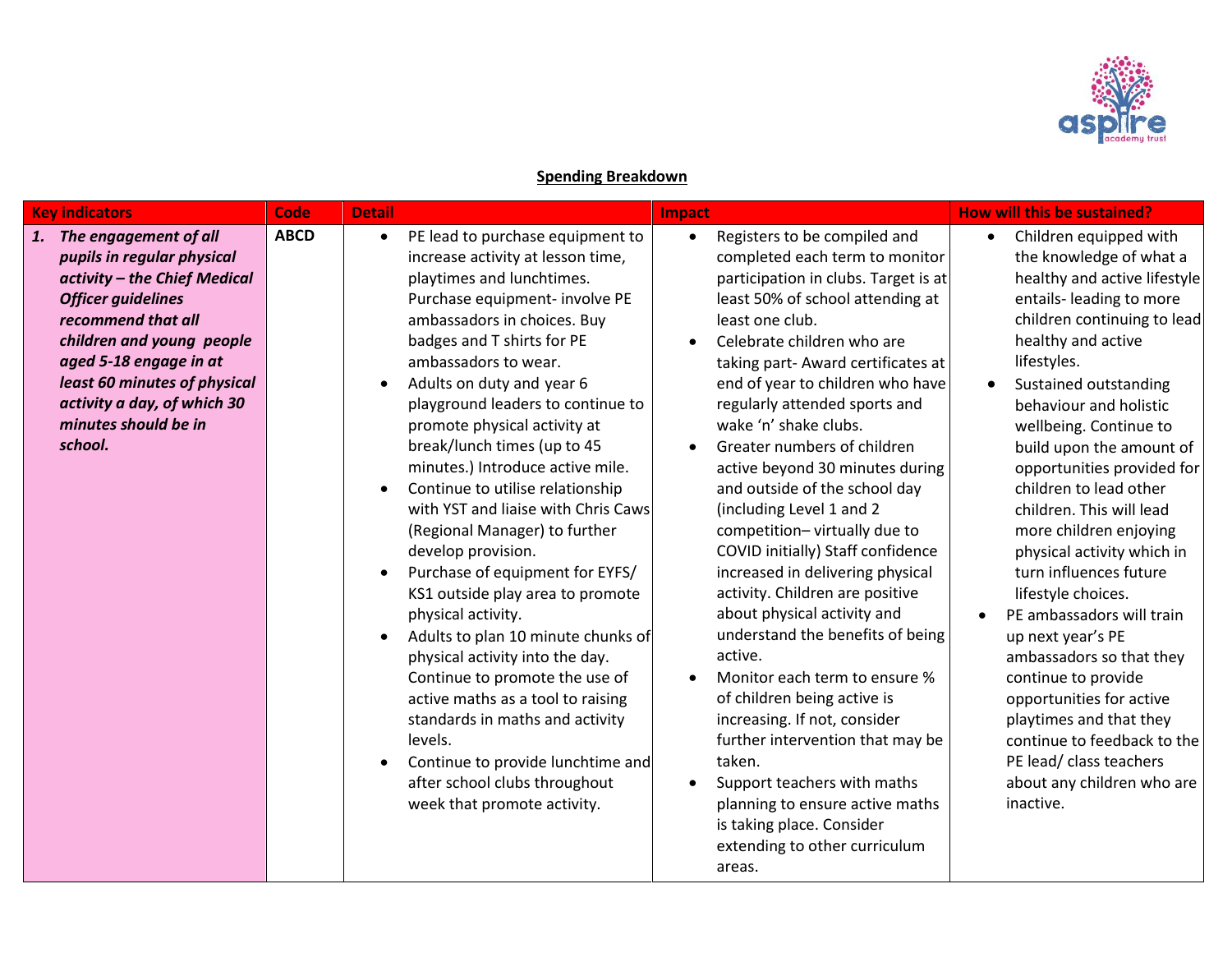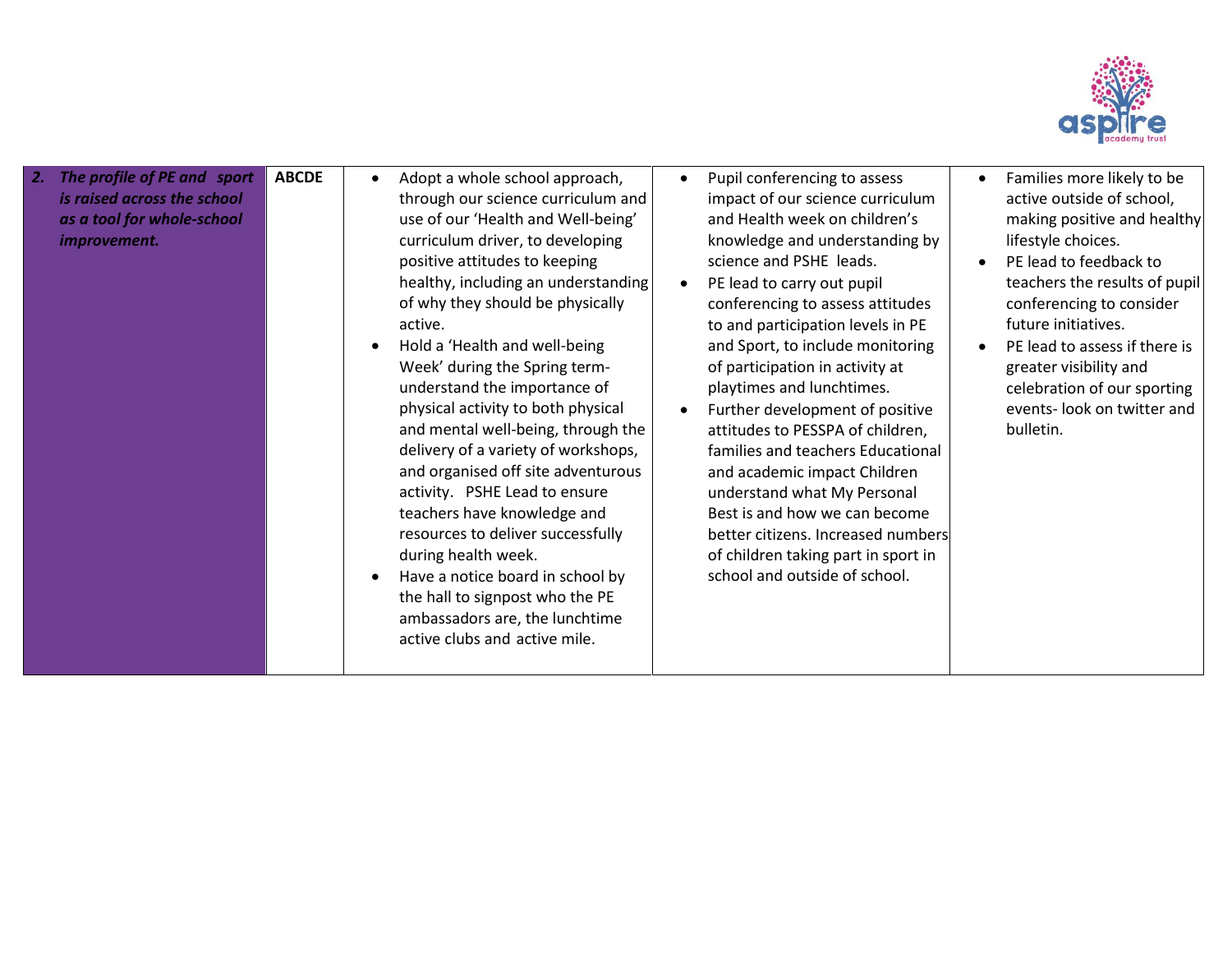

| 3.<br><b>Increased confidence,</b><br>knowledge and skills of all<br>staff in teaching PE and<br>sport. | <b>ABCDE</b>   | Employment of a specialist coaches<br>$\bullet$<br>to upskill staff, deliver PE and<br>school sport and CPD training for<br>staff to include gym.<br>Subject Leader in PE to introduce<br>$\bullet$<br>whole school scheme of work and<br>monitor PE curriculum map linked<br>to festivals and competitions.<br>PE clothing to be bought for all staff<br>$\bullet$<br>to wear during lessons and school<br>and attendance at Aspire and<br>Richard Lander festivals.* | Conduct learning walks and pupil<br>conferencing.<br>Discuss with staff at the end of<br>training sessions, at the end of<br>term/year, to assess if staff<br>confidence has further increased,<br>and if skill sets increased in a<br>wider range of physical activities.                                                                                                                        | Understanding of learning<br>$\bullet$<br>of PE Skills gained will<br>empower staff year on year<br>to develop their teaching of<br>PE.<br>Children will benefit greatly<br>from the ever-increasing<br>quality of PE Teacher<br>confidence is boosted and<br>therefore empowers them<br>to further their experiences<br>gained so far.<br>Determine what additional<br>CPD is needed mid-year and<br>end of year. |
|---------------------------------------------------------------------------------------------------------|----------------|------------------------------------------------------------------------------------------------------------------------------------------------------------------------------------------------------------------------------------------------------------------------------------------------------------------------------------------------------------------------------------------------------------------------------------------------------------------------|---------------------------------------------------------------------------------------------------------------------------------------------------------------------------------------------------------------------------------------------------------------------------------------------------------------------------------------------------------------------------------------------------|--------------------------------------------------------------------------------------------------------------------------------------------------------------------------------------------------------------------------------------------------------------------------------------------------------------------------------------------------------------------------------------------------------------------|
| <b>Broaden experience of a</b><br>4.<br>range of sports and<br>activities offered to all<br>pupils.     | <b>ABCDEFG</b> | Aim for 100% of children<br>$\bullet$<br>representing the school in L1 and<br>2 competition.<br>Develop new after school clubs to<br>offer range of activities to<br>children.<br>All year 6 children to lead a multi-<br>skills festival to develop a multi<br>skills approach through the school.<br>Visit to Granite Planet and BF<br>Adventure to give all KS2 children<br>experience in adventurous sport in<br>a specialist centre.                              | All children to experience new<br>$\bullet$<br>activities and sports, both taking<br>part and leading activities (in the<br>form of physical activity, PE and<br>school sport).<br>Pupils to complete a survey at<br>$\bullet$<br>the end of health week and at<br>the end of the summer term-to<br>ascertain % of pupils that<br>enjoyed new activity and % of<br>pupils that learnt new skills. | Increased staff confidence<br>in leading and arranging<br>sporting events will<br>further increase the<br>amount of children taking<br>part, the amount of<br>competitions entered and<br>the profile of sport at the<br>school.<br>Continue to seek different<br>opportunities for the<br>children by asking PE<br>ambassadors and school<br>council to suggest<br>alternative sports in<br>future.               |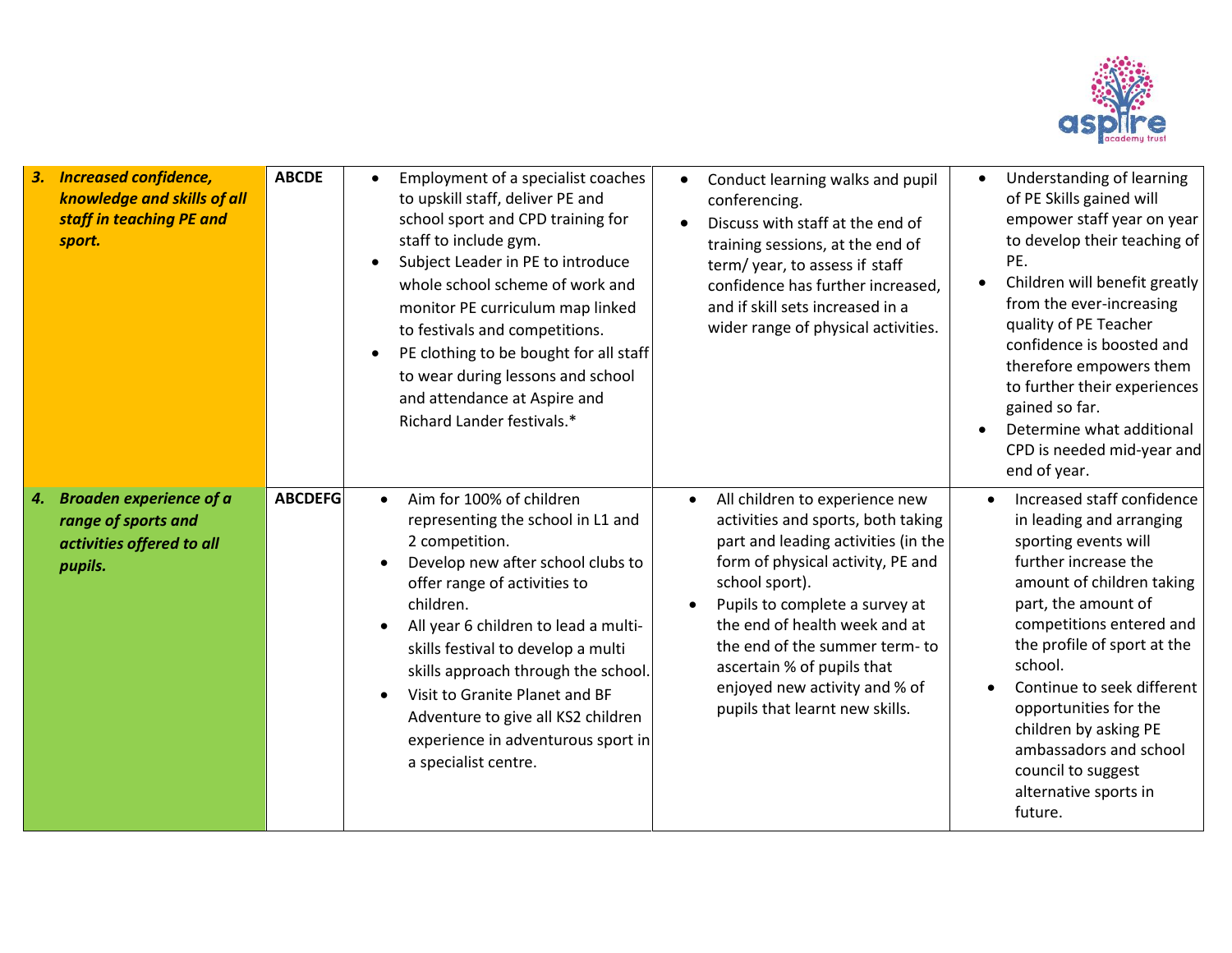

| <b>Increased participation in</b><br>competitive sport. | <b>ABCDEFG</b> | Level 1 competition programme<br>designed to broaden experiences<br>of all children (including virtually)<br>Ambition held for this year<br>achieving 100% of children<br>representing the school in L1 and<br>2 competition.<br>Continue to utilise cluster, Trust<br>and network opportunities<br>(including virtually.)<br>Continue to harness the success of<br>last years girls football team<br>through providing opportunities<br>within the school day and after<br>school for girls football.<br>Find a group of volunteer parents<br>who are DBS checked who are<br>willing to support transport of<br>children to events and<br>competitions, otherwise we will<br>hire a minibus to ensure we<br>attend.<br>Purchase equipment to facilitate<br>intra competitions held within<br>school eg. athletics equipment to<br>tie in with the Olympics. | PE lead to record participation in<br>$\bullet$<br>2019-20, to record increased<br>numbers of children taking part<br>in Level 1 and 2 competitions<br>(including virtual competitions<br>due to COVID) - aim for 100% of<br>children taking part in L1 and L2<br>events | Children's experiences of<br>competitive sport will<br>more likely lead them to<br>continuing these outside<br>of school and into the<br>future.<br>Make sure PE lead<br>continues to attend Aspire<br>PE lead meetings so is<br>aware of events taking<br>place.<br>Continue to liaise with<br>local school games<br>organiser for a calendar of<br><b>School Games Qualifiers.</b><br>Continue to ensure all<br>emails are received and<br>acted upon from Ross at<br>RL School. |
|---------------------------------------------------------|----------------|--------------------------------------------------------------------------------------------------------------------------------------------------------------------------------------------------------------------------------------------------------------------------------------------------------------------------------------------------------------------------------------------------------------------------------------------------------------------------------------------------------------------------------------------------------------------------------------------------------------------------------------------------------------------------------------------------------------------------------------------------------------------------------------------------------------------------------------------------------------|--------------------------------------------------------------------------------------------------------------------------------------------------------------------------------------------------------------------------------------------------------------------------|------------------------------------------------------------------------------------------------------------------------------------------------------------------------------------------------------------------------------------------------------------------------------------------------------------------------------------------------------------------------------------------------------------------------------------------------------------------------------------|
|---------------------------------------------------------|----------------|--------------------------------------------------------------------------------------------------------------------------------------------------------------------------------------------------------------------------------------------------------------------------------------------------------------------------------------------------------------------------------------------------------------------------------------------------------------------------------------------------------------------------------------------------------------------------------------------------------------------------------------------------------------------------------------------------------------------------------------------------------------------------------------------------------------------------------------------------------------|--------------------------------------------------------------------------------------------------------------------------------------------------------------------------------------------------------------------------------------------------------------------------|------------------------------------------------------------------------------------------------------------------------------------------------------------------------------------------------------------------------------------------------------------------------------------------------------------------------------------------------------------------------------------------------------------------------------------------------------------------------------------|